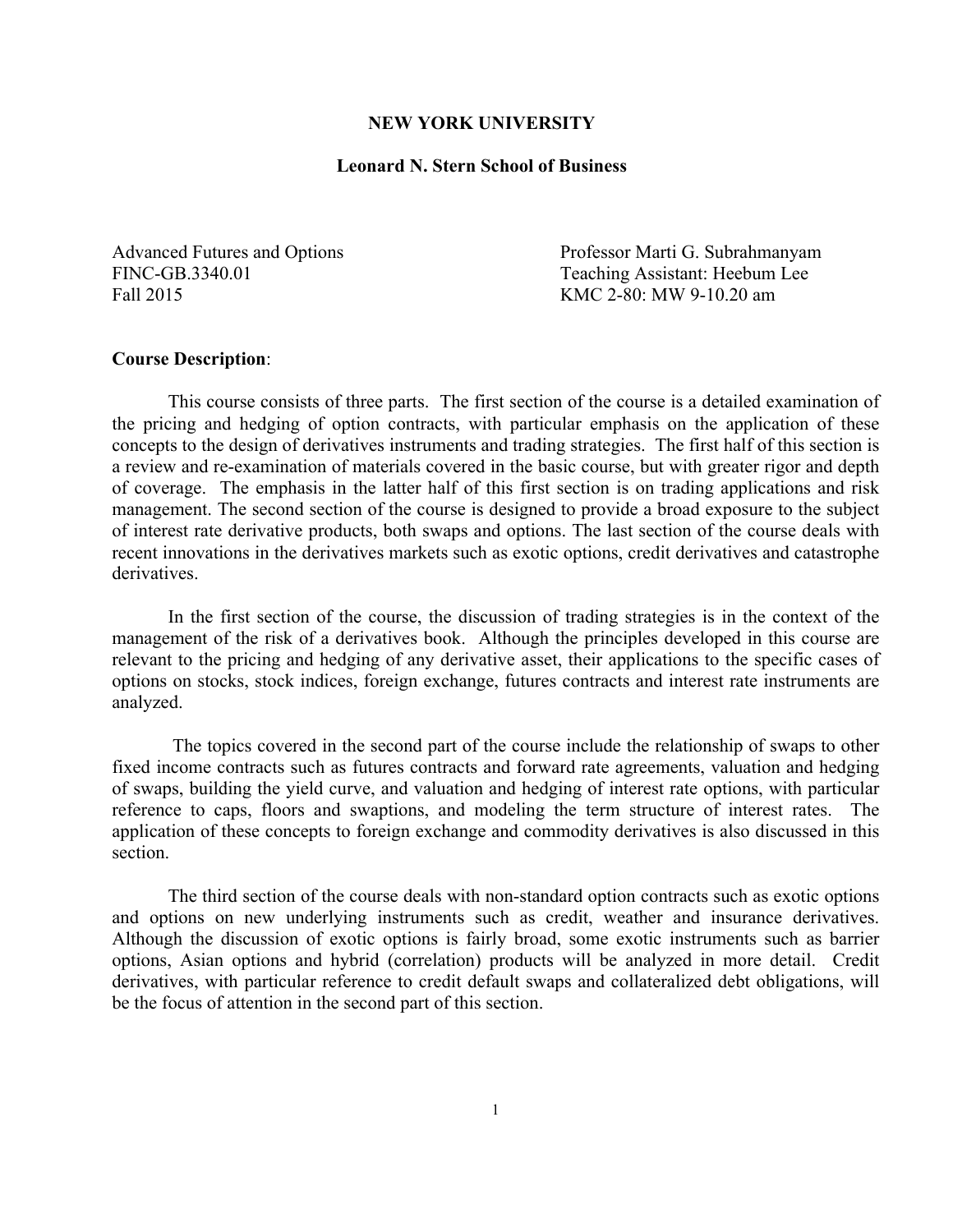The pedagogy is a combination of lectures/discussions and PC-based problem solutions. The course is intensive and requires a fair amount  $($   $\sim$  6-8 hours) of homework each week, in addition to preparation for class. The orientation of the course is the *practical* application of option concepts, rather than a discussion of option theory by itself. However, since option concepts are somewhat mathematical, a strong quantitative background, though not required, would be an advantage.

#### **Required/Recommended Textbooks/Software**:

| Recommended: | J.C. Hull, <i>Options, Futures and other Derivative Securities</i> , 9 <sup>th</sup> edition,<br>Prentice-Hall, $2015$ . (H) |
|--------------|------------------------------------------------------------------------------------------------------------------------------|
| Optional:    | R. Sundaram and S. Das, <i>Derivatives: Principles and Practice</i> , 2 <sup>nd</sup> edition,<br>McGraw-Hill/Irwin, 2013.   |

The book by Hull is probably the most comprehensive derivatives textbook available today. We will use it as background, but will not follow it closely. The relevant chapters from the book are listed in the course outline. The more recent book by Das and Sundaram is more intuitive, and has a more detailed discussion of credit derivatives. There are several software packages available for pricing and hedging of derivatives. Of these, FINCAD<sup>©</sup> is a widely used package that has pricing and hedging models for a wide range of derivatives instruments with Excel add-ins. It has a free demo version that can be used for a limited period of time.

#### **Other Materials**:

- Copies of overhead transparencies: Books I to VI. [To be handed out in class. Also, available on the course website on NYU Classes.]
- Problem sets and computer exercises. [To be handed out in class. Also, available on the course website on NYU Classes.]
- Option pricing/hedging software. [Available on the course website on NYU Classes.]

#### **Instructions**:

Students in the course are expected to study the readings and problem sets prior to the assigned dates and come prepared to discuss them in class. The following outline represents the topics, readings, assignments and dates for discussion. The reference dates noted are *rough* estimates for the time allotted to each subject area. Any modifications of the schedule will be announced in class.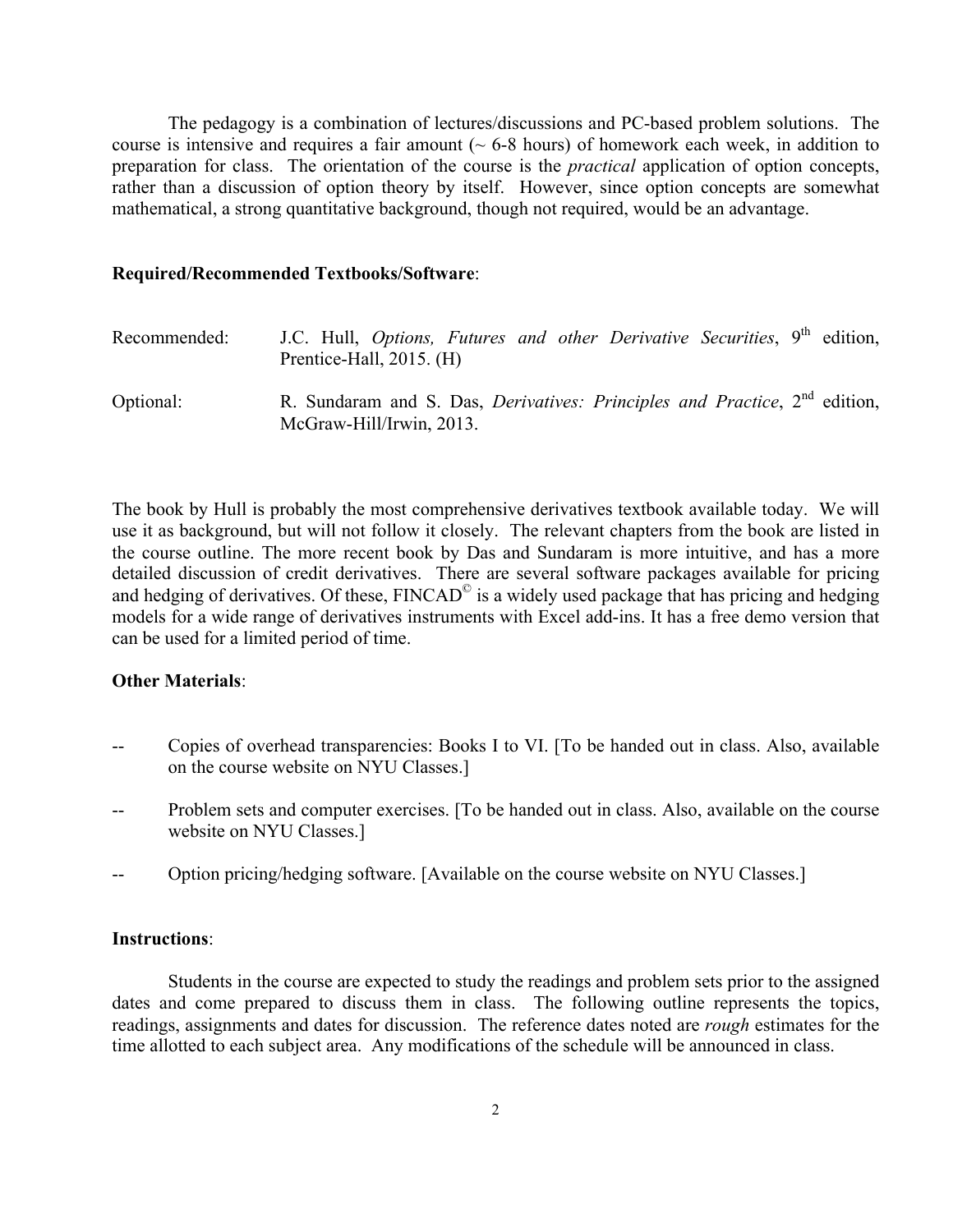There are several problem sets – roughly one per week throughout the course - to be worked out in groups of three. In many instances, students are required to use PC-based software for the solution of the problem sets. Students should work on the problem sets in *groups of three*. *No exceptions to this rule will be permitted without the permission of the instructor.* Solutions to the problem sets should be worked out, *printed* and handed in prior to class on the dates they are due. Hand calculators will be necessary for problem sets and examinations. The lectures and reading materials assigned will, in many instances, provide an appropriate format for analysis and solution of the problem sets.

There will be two *take-home* quizzes and a final examination in the course. Grading for the course will be based approximately on the following weights:

| Problem Sets and Assignments | 20%        |
|------------------------------|------------|
| <b>Class Participation</b>   | <b>20%</b> |
| Quizzes                      | 20%        |
| Final Examination            | 40%        |
|                              |            |
|                              | $100\%$    |

The overall grade distribution in the course will be approximately as follows:

| A        | $10-15%$          |
|----------|-------------------|
| $A-$     | $10-15%$          |
| $B+$     | $15 - 25\%$       |
| B        | $15 - 25\%$       |
| B        | $15 - 25%$        |
| C+       | $10-15%$          |
| $\leq C$ | $0\%$ (hopefully) |

All class sessions will be videotaped and webcast. However, viewing these recordings is meant to be a supplement and not a substitute for attending class sessions. Based on past experience, much of the learning in the course is from participating in the class discussions.

#### **Classroom Etiquette and Related Matters:**

Students registered in the course are expected to attend all sessions and be in class by 8.55 am. They should sit in the same place each class. Students who come in late should take their places on the last row, as quietly as possible. Since class participation is assessed and forms part of the grade in the course, regular class attendance is required. In line with school policy, the use of laptop computers, cellular phones and mobile communication devices, and other electronic equipment is not allowed during class sessions.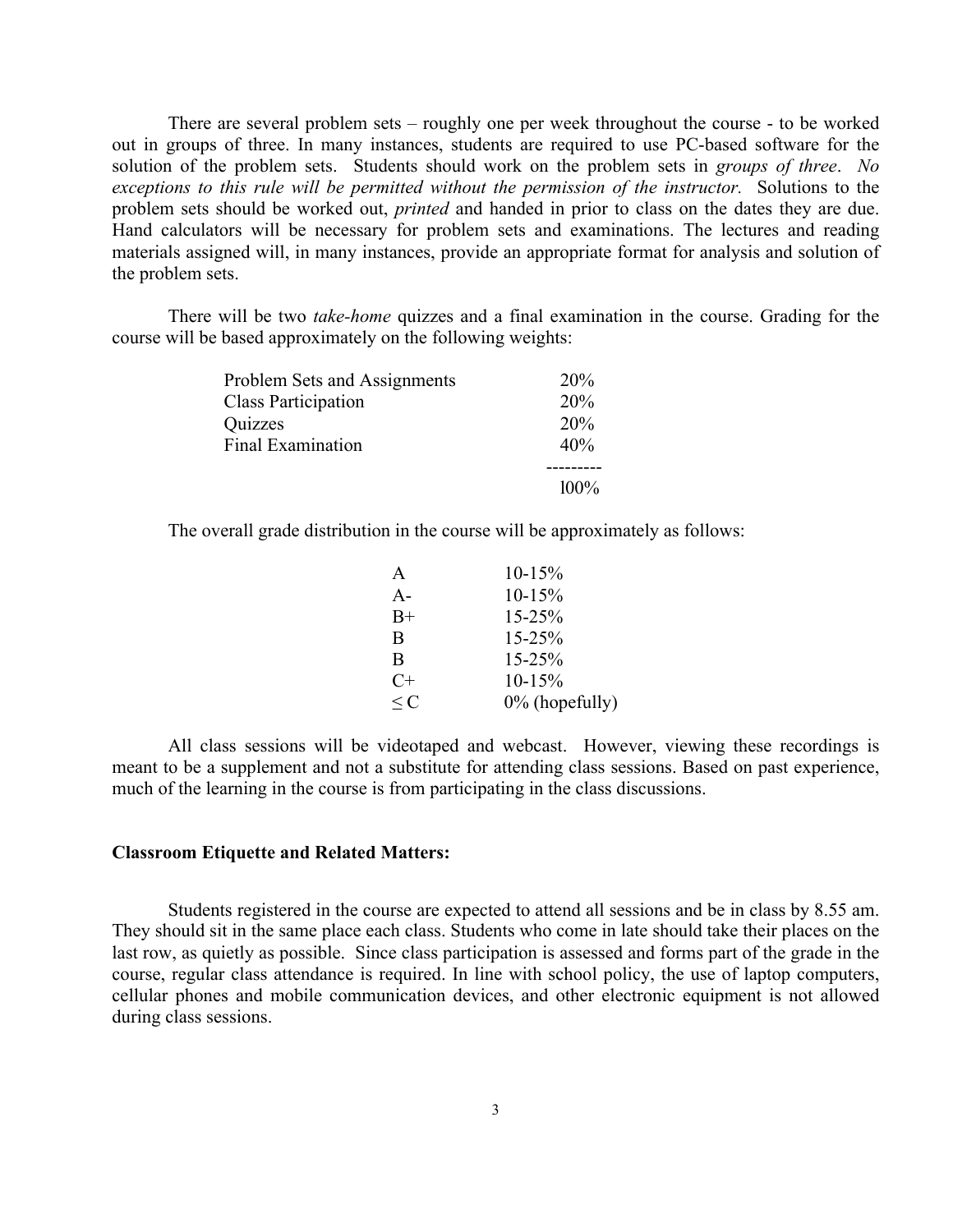In order to use the class sessions more efficiently, one quiz will be administered in class and the other to be taken at home. It is to be understood that students take quizzes *without any external help from others*. Any breach of this rule will be taken seriously. Students should adhere to the MBA Honor Code and every student is obligated to report to the instructor any suspected violation of the code that he or she has observed. Further instructions are available at

http://www.stern.nyu.edu/UC/CurrentStudents/CodeofConduct/index.htm

Students with disabilities are advised to meet the instructor to make arrangements for appropriate help after consulting with the Moses Center for Students with Disabilities (CSD, X 8- 4980).

#### **Course Prerequisite:**

Pricing of Options, Futures and Other Contingent Claims: FINC-GB.3335 (B40.3335)

Students who have not taken the prerequisite are *required* to take the permission of the instructor before taking the course.

#### **Office Hours**:

Mondays:  $10.30 -$  noon, Thursdays:  $10.30 -$  noon, and by appointment. (Please call Ms. Hakema Zamdin at X 8-0301 for an appointment.)

In addition, there will also be office hours in an internet chat-room, approximately every other week. Details will be announced in the second week of class.

| Office: | Room 9-68, KMC | Tel: X80348 | e-mail: msubrahm@stern.nyu.edu  |
|---------|----------------|-------------|---------------------------------|
| Tutor:  | Room 9-175B    | Tel: X80316 | e-mail: $h11384$ @stern.nyu.edu |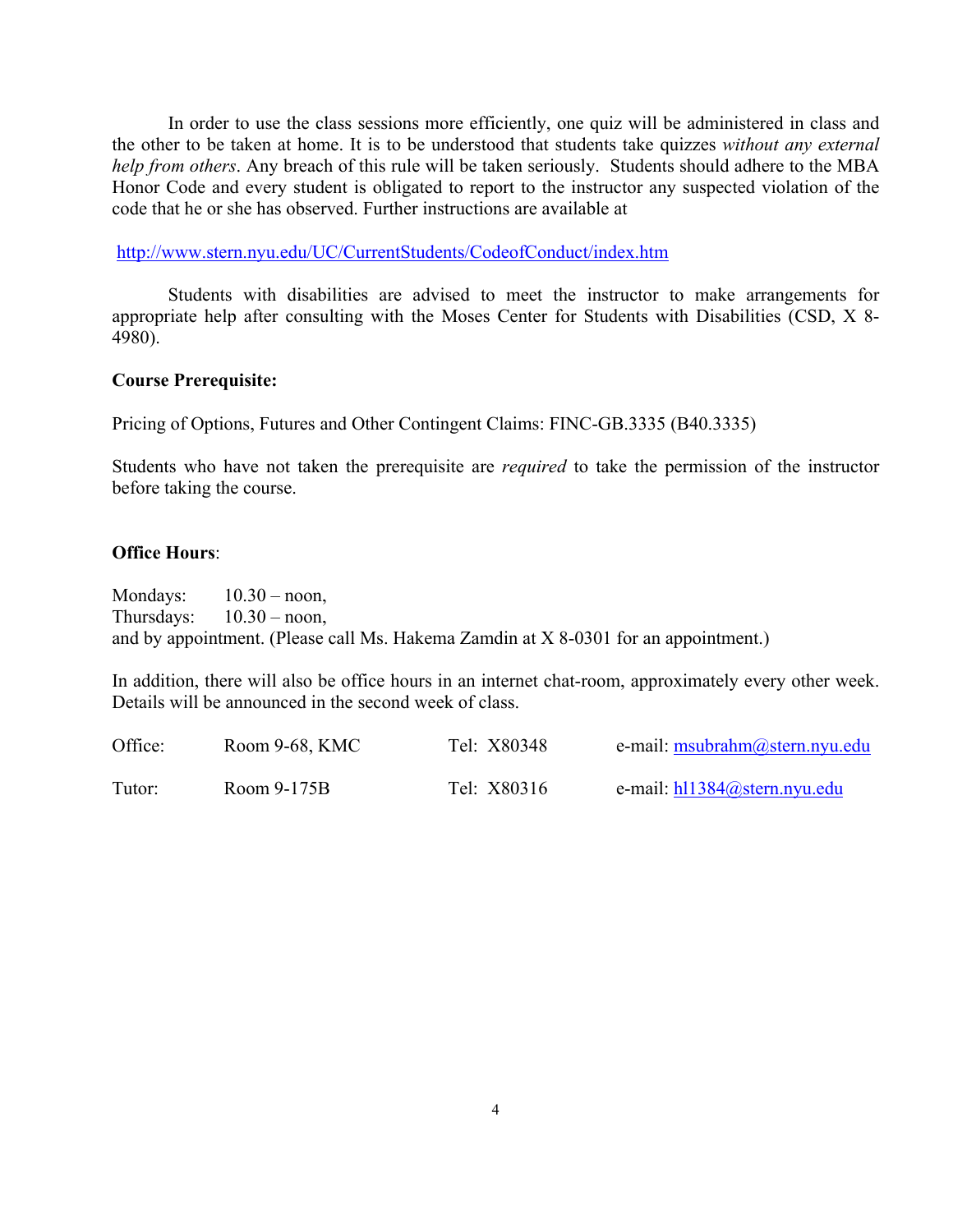# **COURSE OUTLINE**

|           | Date Sess. No. | <b>Subject</b>                          | <b>Chapter or Source</b>    |
|-----------|----------------|-----------------------------------------|-----------------------------|
| $09/02$ I |                | <b>Introduction and Review</b>          | J. de la Vega<br>U. Schaede |
|           |                | * Definition of the Contracts           | H, Ch. 1 (review)           |
|           |                | * Payoff Diagrams                       |                             |
|           |                | * Basic Option Trading Strategies       | H, Ch. 12 (pp. 256-271)     |
|           |                | * Reverse Engineering of Option Payoffs |                             |
| 09/07     |                | No class (Stern Calendar)               |                             |
| 09/09 II  |                | Introduction and Review (Contd.)        |                             |
|           |                | * No-arbitrage Restrictions             | H, Ch. 11 (to p. 241)       |
|           |                | * Early Exercise of American Options    | H, Ch. 11 (pp. 244-250)     |
| 09/14     |                | No class (Stern Calendar)               |                             |
| 09/16 III |                | Introduction and Review (Contd.)        |                             |
|           |                | * Put-Call Parity                       | H, Ch. 11 (pp. 241-244)     |
|           |                | The Binomial Model                      |                             |
|           |                | * Single-stage Model                    | H, Ch. 13 (to p. 280)       |
|           |                | * Riskless Hedge                        |                             |
|           |                | * Replication                           |                             |
|           |                |                                         |                             |

# **Problem Sets # 1 and # 2**

# **Payoff Diagrams, Reverse Engineering and No-Arbitrage Restrictions**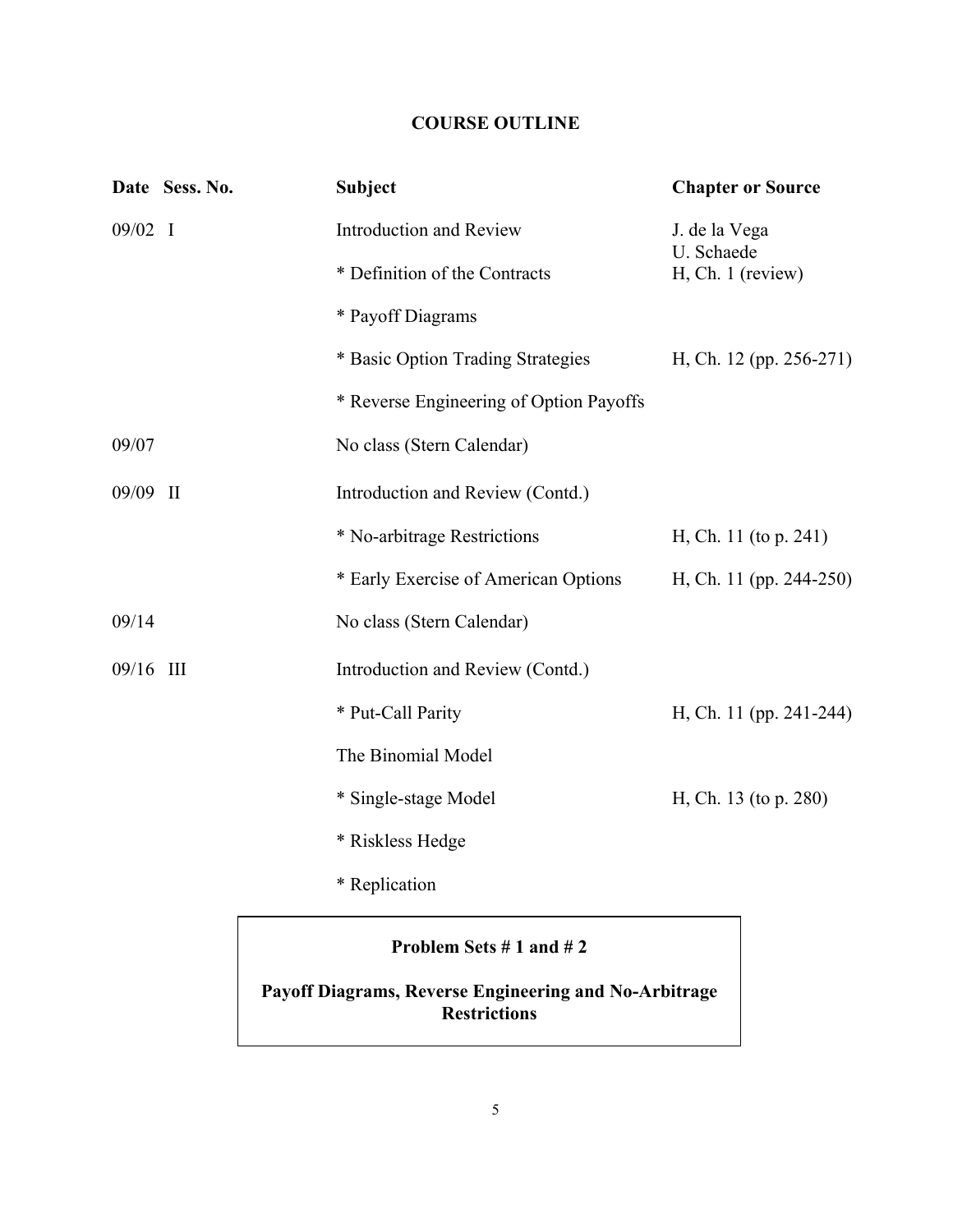| Date     | Sess. No. | <b>Subject</b>                           | <b>Chapter or Source</b> |
|----------|-----------|------------------------------------------|--------------------------|
| 09/21 IV |           | The Binomial Model (Contd.)              |                          |
|          |           | * Risk-Neutral Probability               | H, Ch. 13                |
|          |           | * Multiple Stages                        | R. Sundaram              |
|          |           | * American Options                       |                          |
|          |           | * Dynamic Hedging                        |                          |
|          |           | <b>Problem Set</b>                       |                          |
|          |           | #3                                       |                          |
|          |           | <b>Put-Call Parity</b>                   |                          |
| 09/23    |           | No class (Stern Calendar)                |                          |
| 09/28 V  |           | The Binomial Model (Contd.)              |                          |
|          |           | * The Limiting Case                      |                          |
|          |           | * Construction of Binomial Lattices      | H, Ch. 21                |
| 09/30    |           | No class (to be rescheduled)             |                          |
| 10/05 VI |           | The Black-Scholes-Merton Model           |                          |
|          |           | * Intuitive Interpretation of Volatility | H, Ch.15                 |
|          |           | * Simple Proof of the Model              |                          |
|          |           | <b>Problem Set</b>                       |                          |
|          |           | #4                                       |                          |

**Binomial Model**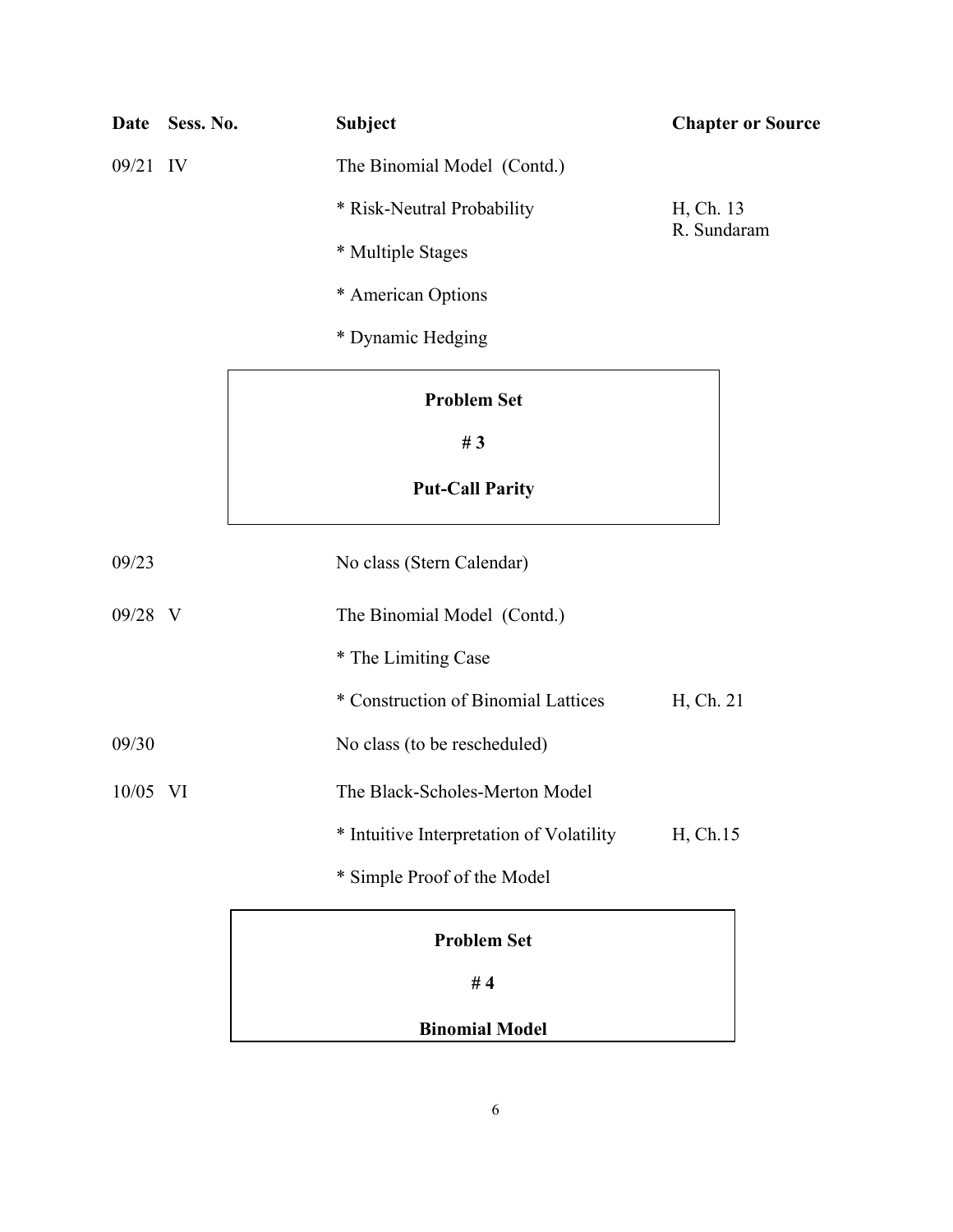|            | Date Sess. No. | <b>Subject</b>                                               | <b>Chapter or Source</b>                |
|------------|----------------|--------------------------------------------------------------|-----------------------------------------|
| 10/07 VII  |                | The Black-Scholes-Merton Model (Contd.)                      |                                         |
|            |                | * Alternative Proofs (Intuition)                             | H, Ch.15                                |
|            |                | * Computational Issues                                       |                                         |
|            |                | * Extensions: Futures (Black)                                | H, Ch.18                                |
|            |                | * Stock Indices, Dividends,<br>Foreign Exchange              | H, Ch.17                                |
| 10/12 VIII |                | The Black-Scholes Model (Contd.)                             |                                         |
|            |                | * Alternative Assumptions                                    |                                         |
|            |                | * Hedge Ratio                                                | H, Ch.19 (pp. 402-409)                  |
|            |                | * Implied Volatility                                         | M. Brenner/                             |
|            |                | * Measurement of Volatility                                  | M. Subrahmanyam (1)<br>H, Ch. 23 (skim) |
|            |                | * Empirical patterns of volatility:<br>smile, mean-reversion |                                         |
| $10/14$ IX |                | Valuation and Hedging of American Options                    |                                         |
|            |                | * The Early Exercise Decision                                | H, Ch.13                                |
|            |                | * Binomial Method                                            |                                         |
|            |                | * Trinomial Method                                           | H, Ch.21                                |
|            |                | * Monte Carlo Method                                         |                                         |
|            |                | * Finite Difference Method                                   |                                         |
|            |                | * Geske-Johnson Approximation                                | R.Stapleton/<br>M. Subrahmanyam (1)     |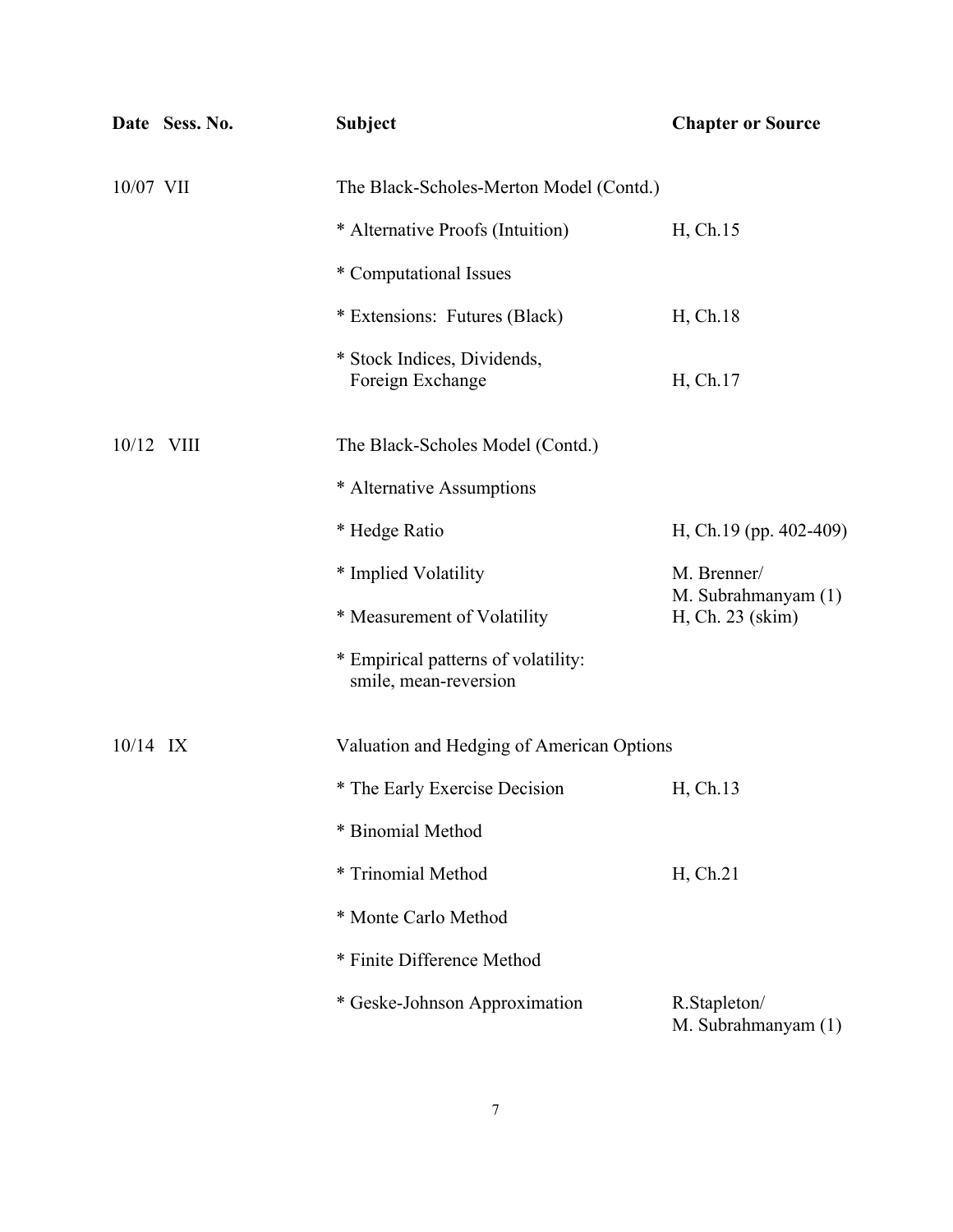| <b>Date</b> | Sess. No. | <b>Subject</b>                                | <b>Chapter or Source</b>     |
|-------------|-----------|-----------------------------------------------|------------------------------|
| 10/19 X     |           |                                               |                              |
|             |           | <b>Review Session</b>                         |                              |
| 10/21 XI    |           |                                               |                              |
|             |           | Quiz                                          |                              |
|             |           | #1                                            |                              |
| 10/26 XII   |           | Sensitivity Analysis I (Option Values)        |                              |
|             |           | * Option Delta                                | H, Ch.19 (to p. 411)         |
|             |           | * Option Theta, Vega (Kappa)                  |                              |
| 10/28 XIII  |           | Sensitivity Analysis II (Option Hedge Ratios) |                              |
|             |           | * Option Gamma                                | H, Ch.18 (after p. 411)      |
|             |           | * Option Omega                                | Brenner/<br>Subrahmanyam (2) |
|             |           | <b>Problem Set</b>                            |                              |
|             |           | #5                                            |                              |

# **Sensitivity Analysis: Option Values and Hedge Ratios**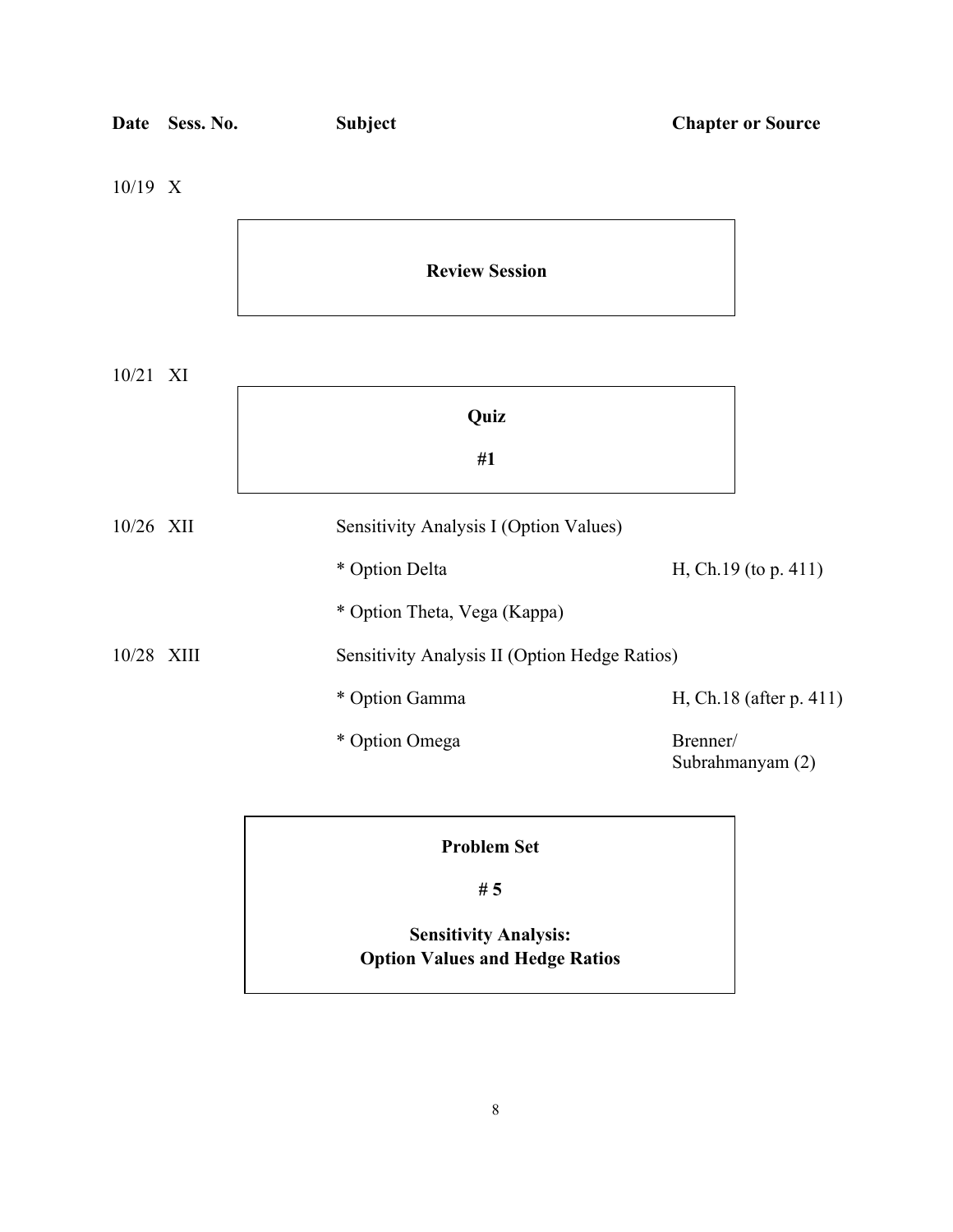| Date       | Sess. No. | <b>Subject</b>                                    | <b>Chapter or Source</b>  |
|------------|-----------|---------------------------------------------------|---------------------------|
| 11/02 XIV  |           | <b>Option Position Analysis</b>                   |                           |
|            |           | * Position Delta                                  |                           |
|            |           | * Position Gamma                                  |                           |
|            |           | * Position Theta                                  |                           |
|            |           | * Position Vega                                   |                           |
| $11/04$ XV |           | Value at Risk                                     | H, Ch. 22                 |
|            |           | * Basic Concepts                                  |                           |
|            |           | * Measurement Issues                              |                           |
|            |           | * BIS Requirements                                |                           |
|            |           | <b>Futures and Forward Contracts</b>              | $H, Ch. 2$ (review)       |
|            |           | * Definitions and Basics of Pricing               | H, Ch. 3 (skim)           |
|            |           | * Over-the-Counter and Exchange-Traded Products   |                           |
|            |           | * Forward Rate Agreements                         | Acharya et al.            |
| 11/09 XVI  |           | Basics of Interest Rate Swaps and FRA's           | H, Ch. 7<br>R. Stapleton/ |
|            |           | * Relationship between FRA's and Swaps            | M. Subrahmanyam (2)       |
|            |           | * Relationship between Swaps and Bonds            |                           |
|            |           | * Spot - Forward Parity, Pricing of FRA's         |                           |
|            |           | * Convexity Differences between FRA's and Futures |                           |
|            |           | * Adjusting for Convexity                         | H, Ch. 30                 |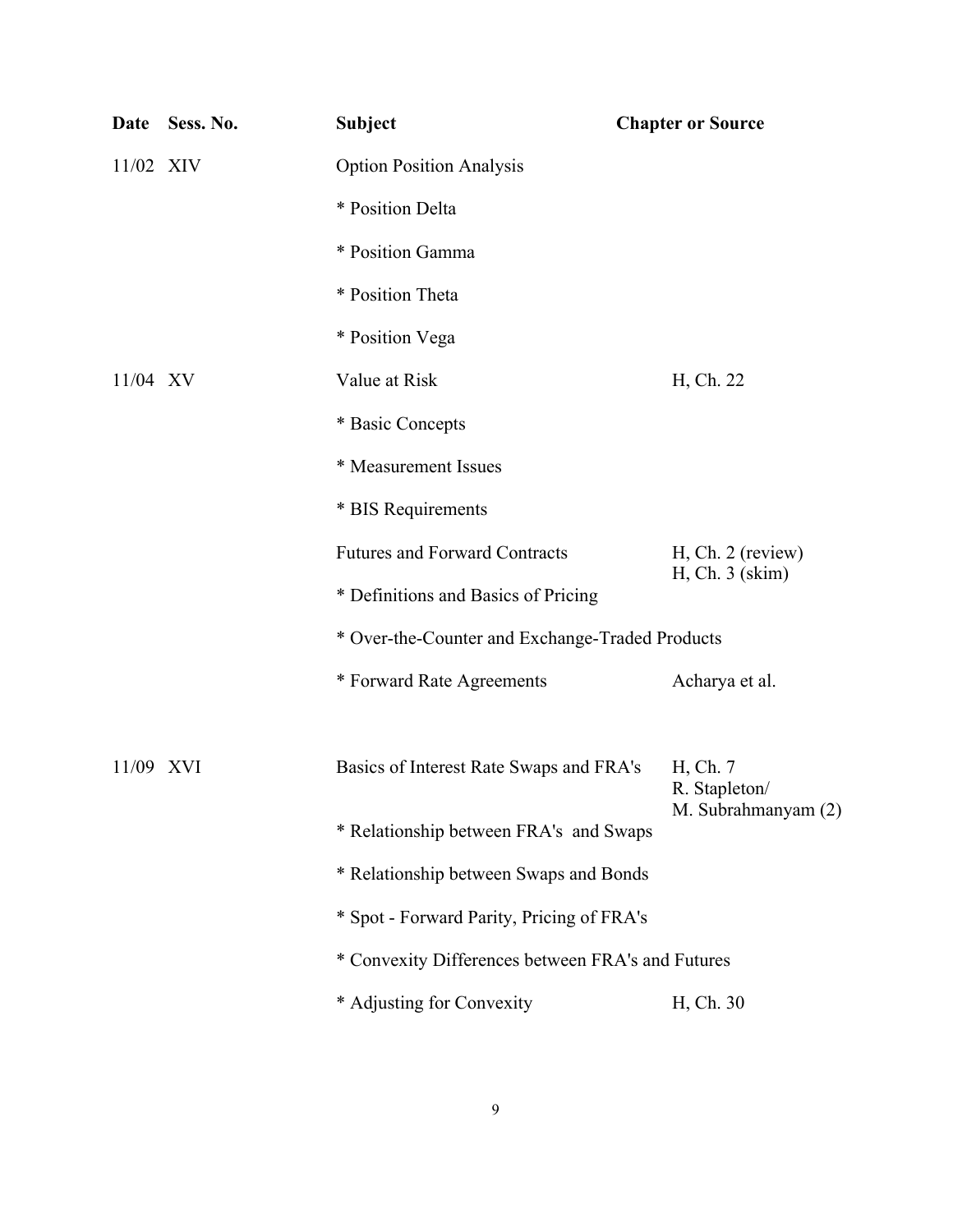| Date  | Sess. No.   | Subject                                                                     | <b>Chapter or Source</b> |
|-------|-------------|-----------------------------------------------------------------------------|--------------------------|
| 11/11 | <b>XVII</b> | Pricing, Valuation and Hedging of Swaps                                     |                          |
|       |             | * Valuation of Interest Rate Swaps: Principal and<br><b>Forward Methods</b> | H, Ch. 7                 |
|       |             | * PVBP Analysis and Hedging of a Swap Portfolio                             |                          |
|       |             | *Other Swaps: Currency, Equity,<br>Commodity etc.,                          | H, Ch. 33                |

**# 6**

**Position Analysis**

11/16 XVIII Building the Yield Curve

\* Zero Curves versus Forward Curves H, Ch. 4

\* Using Money Market Rates and Swap Rates

\* Interpolation and Bootstrapping Methods

# **Problem Set**

**# 7 FRA's and Swaps**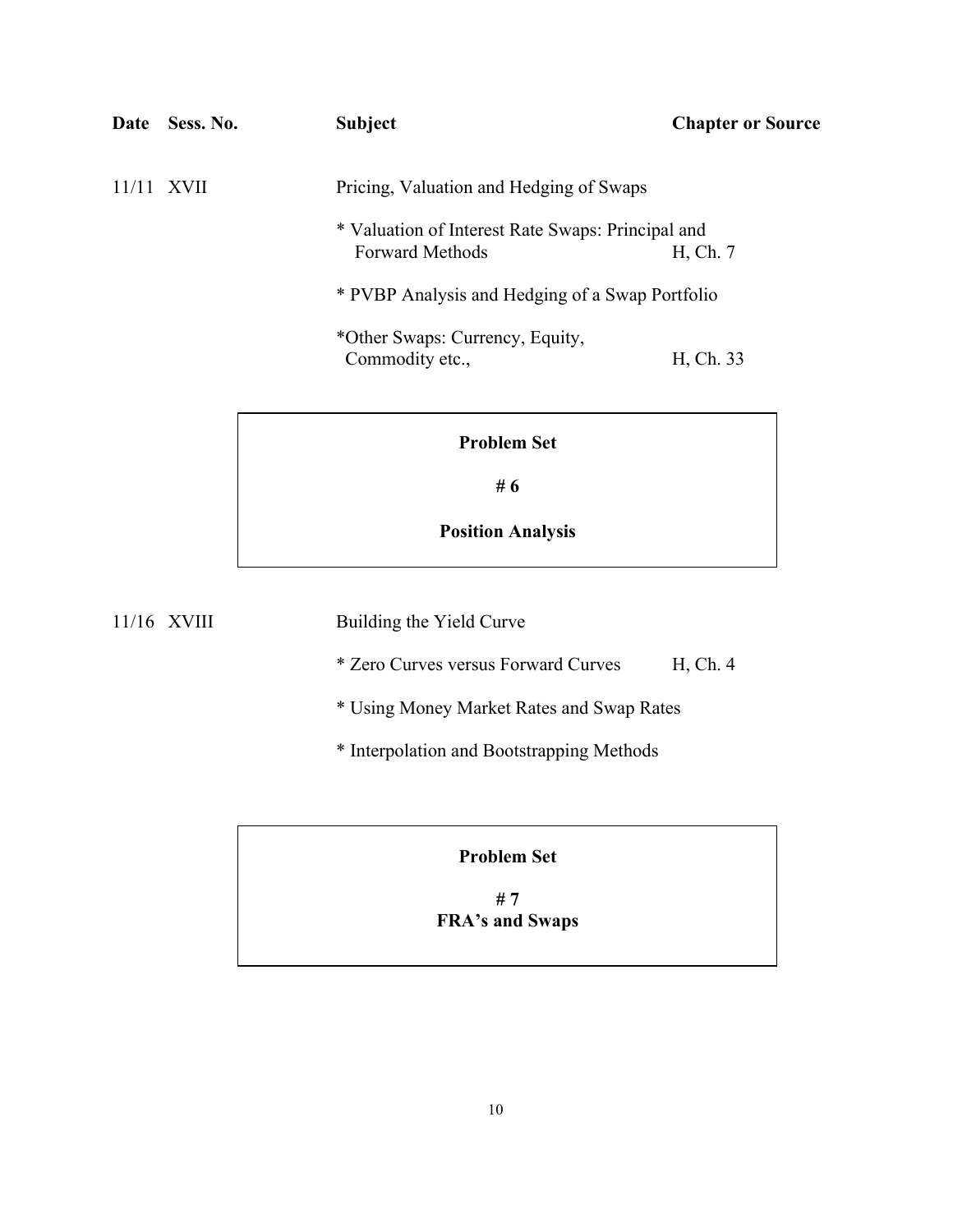|             | Date Sess. No. | Subject                                                        | <b>Chapter or Source</b> |
|-------------|----------------|----------------------------------------------------------------|--------------------------|
| $11/18$ XIX |                | Interest Rate Option Pricing/Hedging                           | H, Ch. 29 (to p. $684$ ) |
|             |                | * European Options on Bonds and Interest Rates                 |                          |
|             |                | * Option Payoffs and Strategies for Interest Rate Options      |                          |
|             |                | * Classification of Interest Rate Options Products             |                          |
|             |                | * No-Arbitrage Relationships: Caplets, Bond Options, Swaptions |                          |
| $11/23$ XX  |                | <b>Interest Rate Caps and Floors</b>                           | H, Ch. 29                |
|             |                | * Valuation Using the Black-Scholes Model R. Stapleton and     |                          |
|             |                | * Valuation Using the Black Model                              | M.Subrahmanyam (3)       |
|             |                | * Hedging With Forwards/Futures Contracts                      |                          |

**# 8**

# **Building the Yield Curve**

11/25 No class (Stern Calendar)

11/30 XXI Interest Rate Swaptions H, Ch. 29 (after p. 684)

Valuation Using the Black Model

**Problem Set**

**# 9**

# **Interest Rate Caps/Floors**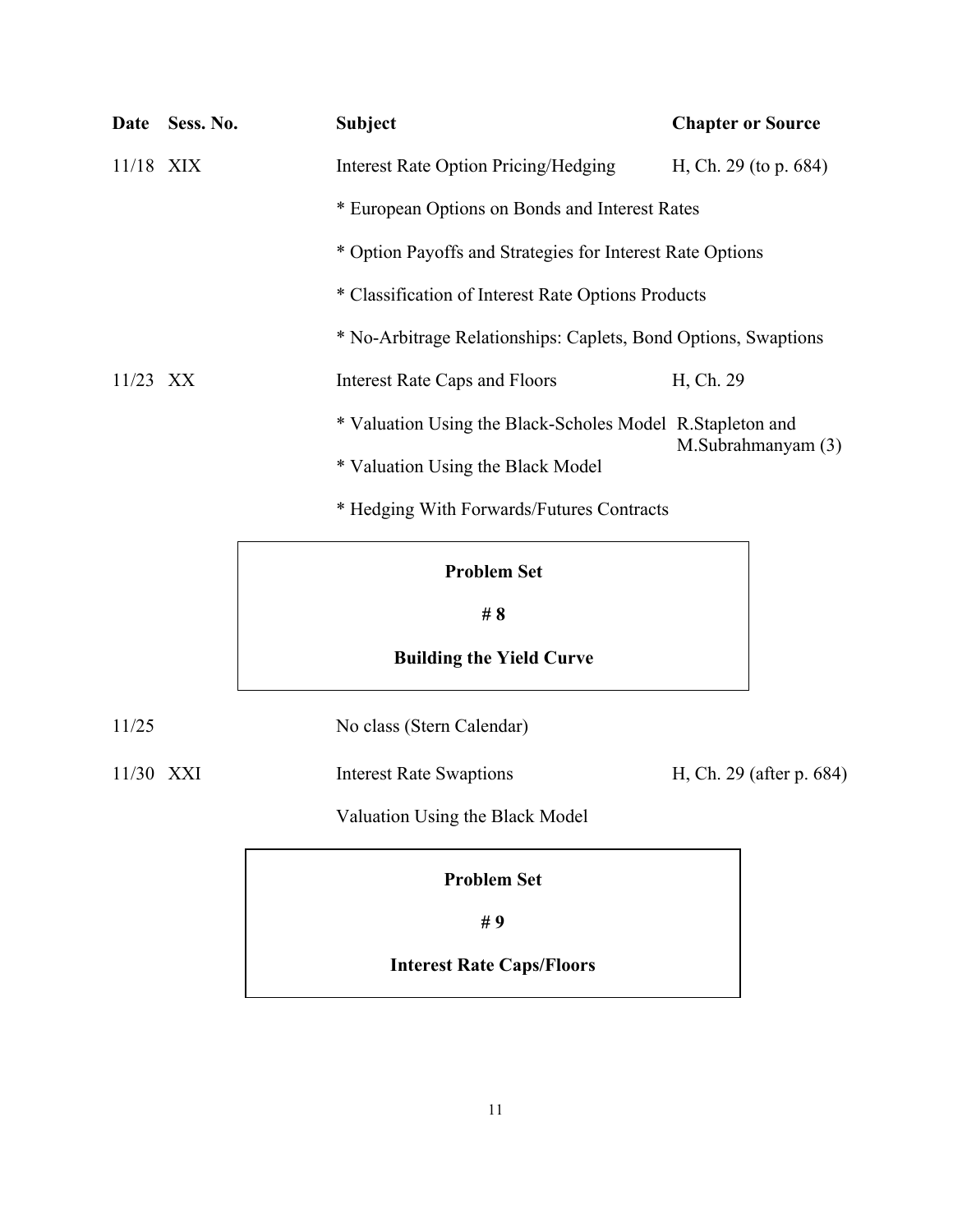| Date               | Sess. No.  | <b>Subject</b>                                                                                    | <b>Chapter or Source</b> |
|--------------------|------------|---------------------------------------------------------------------------------------------------|--------------------------|
|                    | 12/02 XXII | Forward/Spot Models of the Term Structure H, Ch. 31,32                                            |                          |
|                    |            | * Pros And Cons Of Forward Versus Spot Models                                                     |                          |
| * Spot Rate Models |            |                                                                                                   |                          |
|                    |            | * Black-Karasinski, Hull-White models                                                             |                          |
|                    |            | * Forward Rate Models: Ho-Lee, Heath-Jarrow-Morton,<br>Libor Market Model (Brace-Garatek-Musiela) | H, Ch. 31 (skim)         |
|                    |            |                                                                                                   |                          |

**# 10**

# **Interest Rate Swaptions**

| Quiz  |
|-------|
| # $2$ |

12/07 XXIII Exotic Options H, Ch. 26

Features of exotics

- \* Main types
- \* Binomial model of valuation/hedging
- \* Uses of exotic options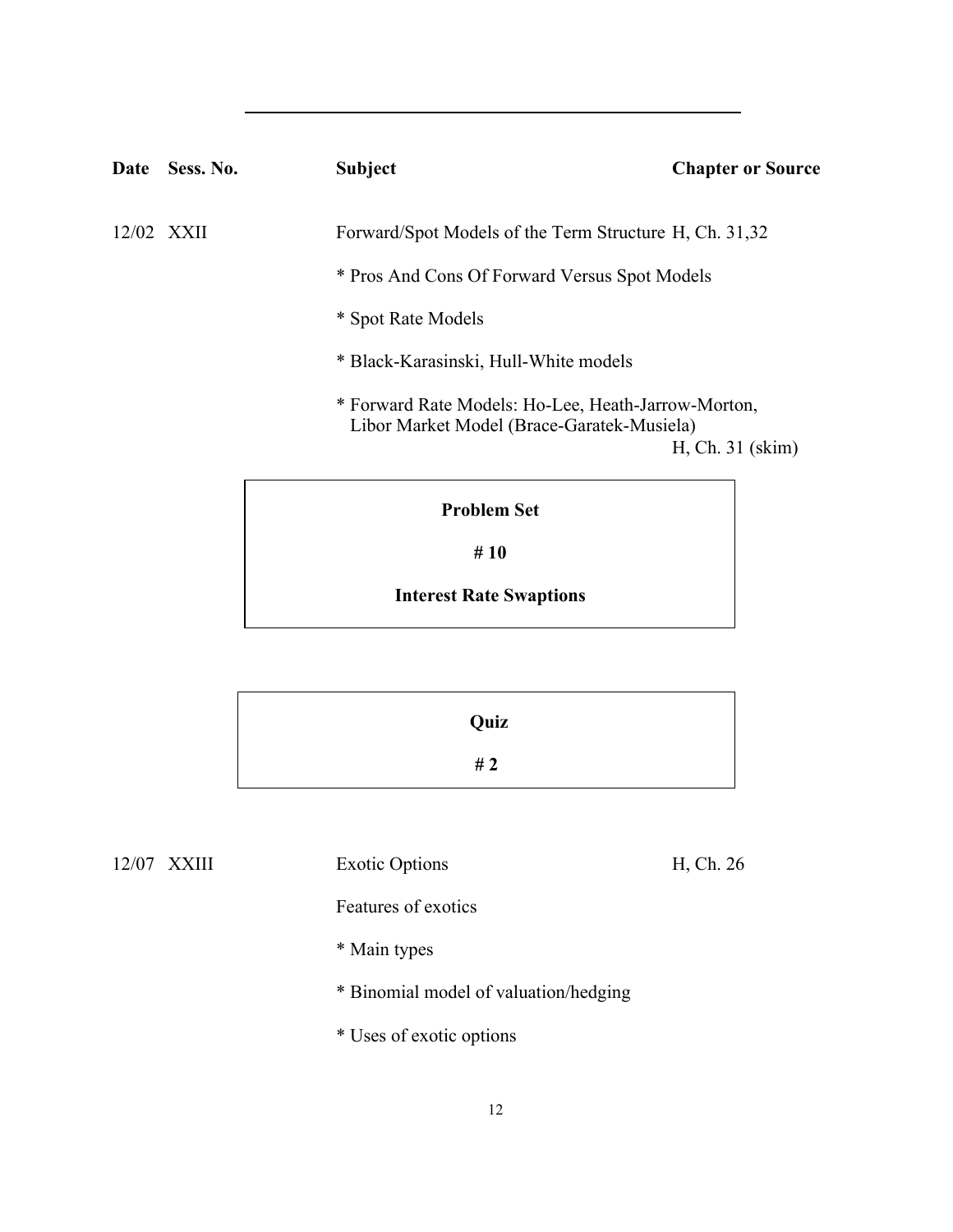| Sess. No.<br>Date             | <b>Subject</b>                                                  | <b>Chapter or Source</b>   |
|-------------------------------|-----------------------------------------------------------------|----------------------------|
|                               | Barrier options                                                 | H, Ch. 26 (pp. $604-605$ ) |
|                               | * Knock-out, knock-in options                                   |                            |
|                               | * "In-the-money" versus "out-of-the-money"<br>knock-out options |                            |
|                               | * Problems of valuation/hedging                                 |                            |
|                               |                                                                 |                            |
| 12/08 XXIV<br>(Extra Session) | Exotic Options (Contd.)                                         | H, Ch. 26 (after p. 609)   |
|                               | Asian options                                                   |                            |
|                               | * Effect of averaging: valuation/hedging                        |                            |
|                               | * General path-dependent structures                             |                            |
|                               | * Problems of valuation/hedging                                 |                            |
|                               | Hybrid (Correlation) products                                   |                            |
|                               | * Quanto options                                                |                            |
|                               | * Problems of valuation/hedging                                 |                            |
|                               | * Volatility/Variance Swaps                                     |                            |
|                               | * Static options replication                                    |                            |
|                               | <b>Problem Set</b>                                              |                            |
|                               | #11                                                             |                            |

**Barrier Options**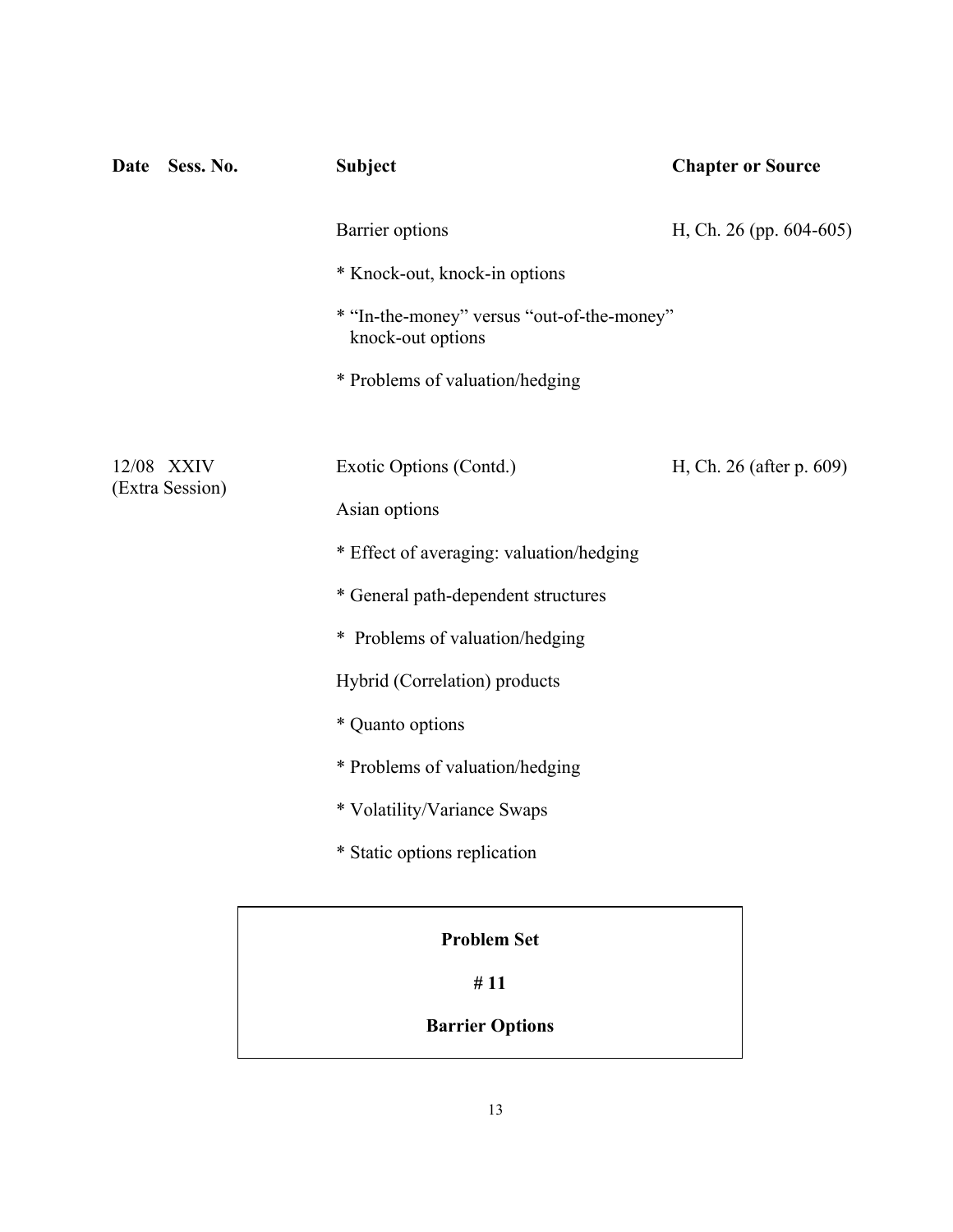| Date  | Sess. No. | <b>Subject</b>                     | <b>Chapter or Source</b> |
|-------|-----------|------------------------------------|--------------------------|
| 12/09 | XXV       | New Derivative Instruments: Credit | H, Ch. 25                |
|       |           | * Credit Derivatives: Products     |                          |
|       |           | * Credit Default Swaps             |                          |
|       |           | * Collateralized Debt Obligations  |                          |
|       |           |                                    |                          |

**# 12**

**Asian Options**

12/09 XXVI (Extra Session)

**Review Session**

12/10 XXVII

**Final Examination**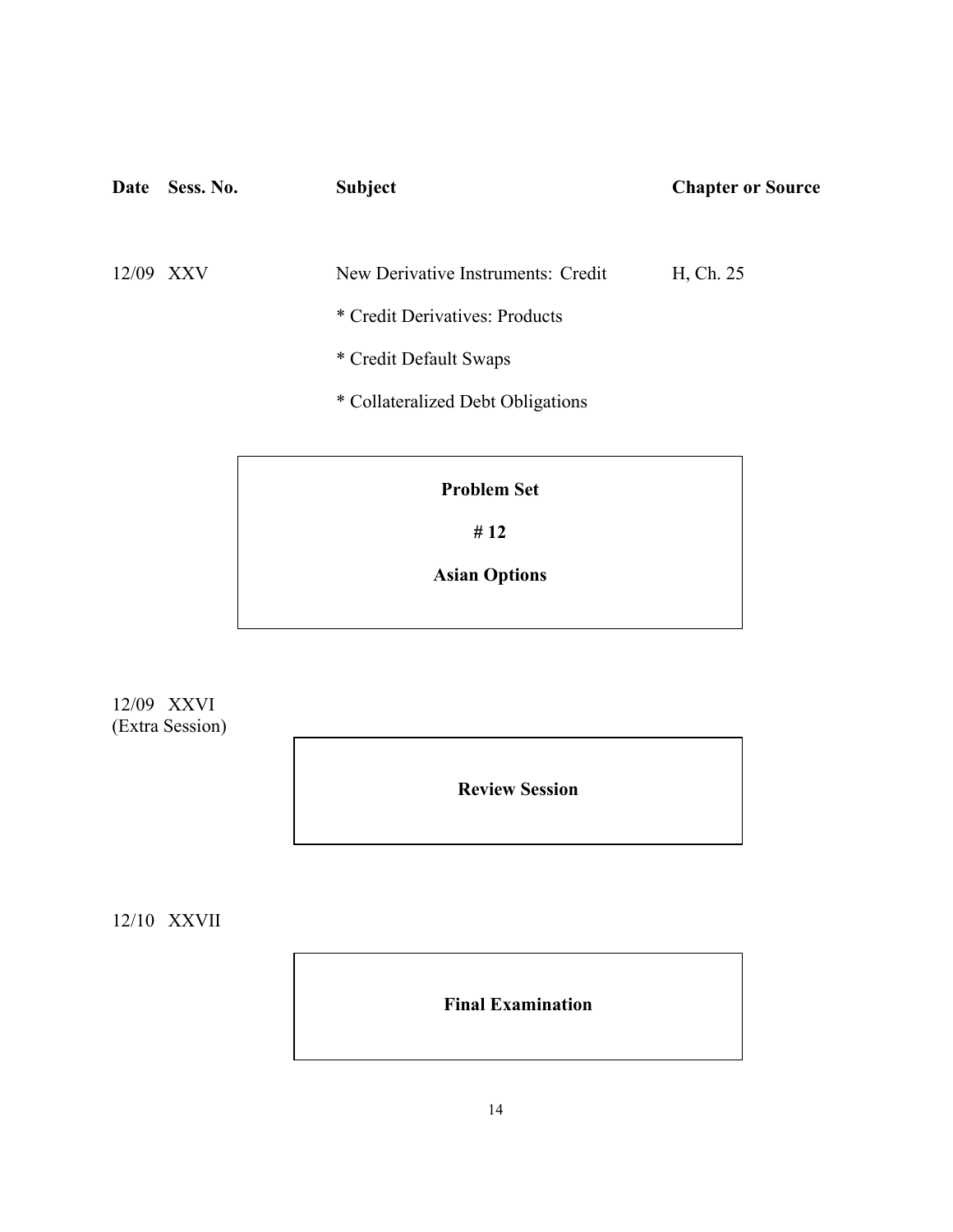# **NEW YORK UNIVERSITY**

# **Stern School of Business**

Advanced Futures and Options

B40.3340<br>Advanced Futures and Options<br>Fall 2015<br>Fall 2015

# **Instructions for the First Three Classes**

- 1. Get course materials [textbook (recommended, not required)] from the bookstore.
- 2. Pick up other materials [course package, readings, problem sets] in the first class.
- 3. Do Problem Sets 1 and 2.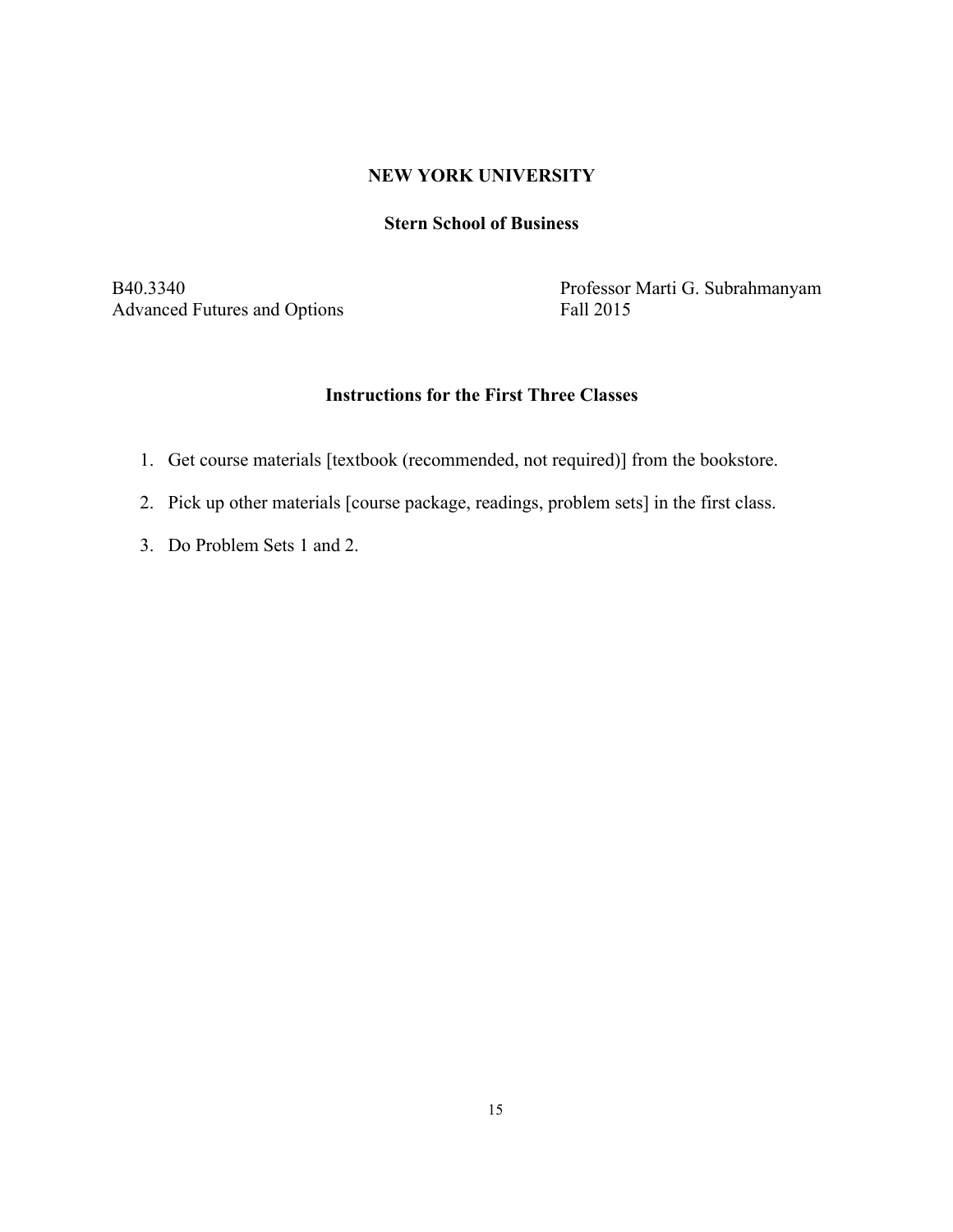# **DEFAULT POLICIES FOR STERN COURSES-Revised February 2011**

*The following are policies students should assume are in force in their Stern courses, unless their instructors explicitly establish different policies:*

# **Laptops, Cell Phones, Smartphones, Recorders & Other Electronic Devices**

May not be used in class.

# **Attendance**

Required and part of grade.

Faculty will excuse absences and entertain requests to change exam and assignment due dates only in cases of documented serious illness, family emergency, religious observance, or civic obligation. If you will miss class for religious observance or civic obligation, you must inform your instructor no later than the first week of class. Recruiting activities, business trips, and vacation travel, and club activities are not acceptable reasons for absences or requests to schedule exams and assignments.

If a student is absent from the first day of an intensive course, the instructor may request that the student be removed from the course.

# **Arriving Late, Leaving Early, Coming & Going**

Students are expected to arrive to class on time and stay to the end of the class period.

Arriving late or leaving class early will have impact on the course grade.

Students may enter class late only if given permission by the instructor and can do so without disrupting the class.

(Note that instructors are not obliged to admit late students or readmit students who leave class or may choose to admit them only at specific times.)